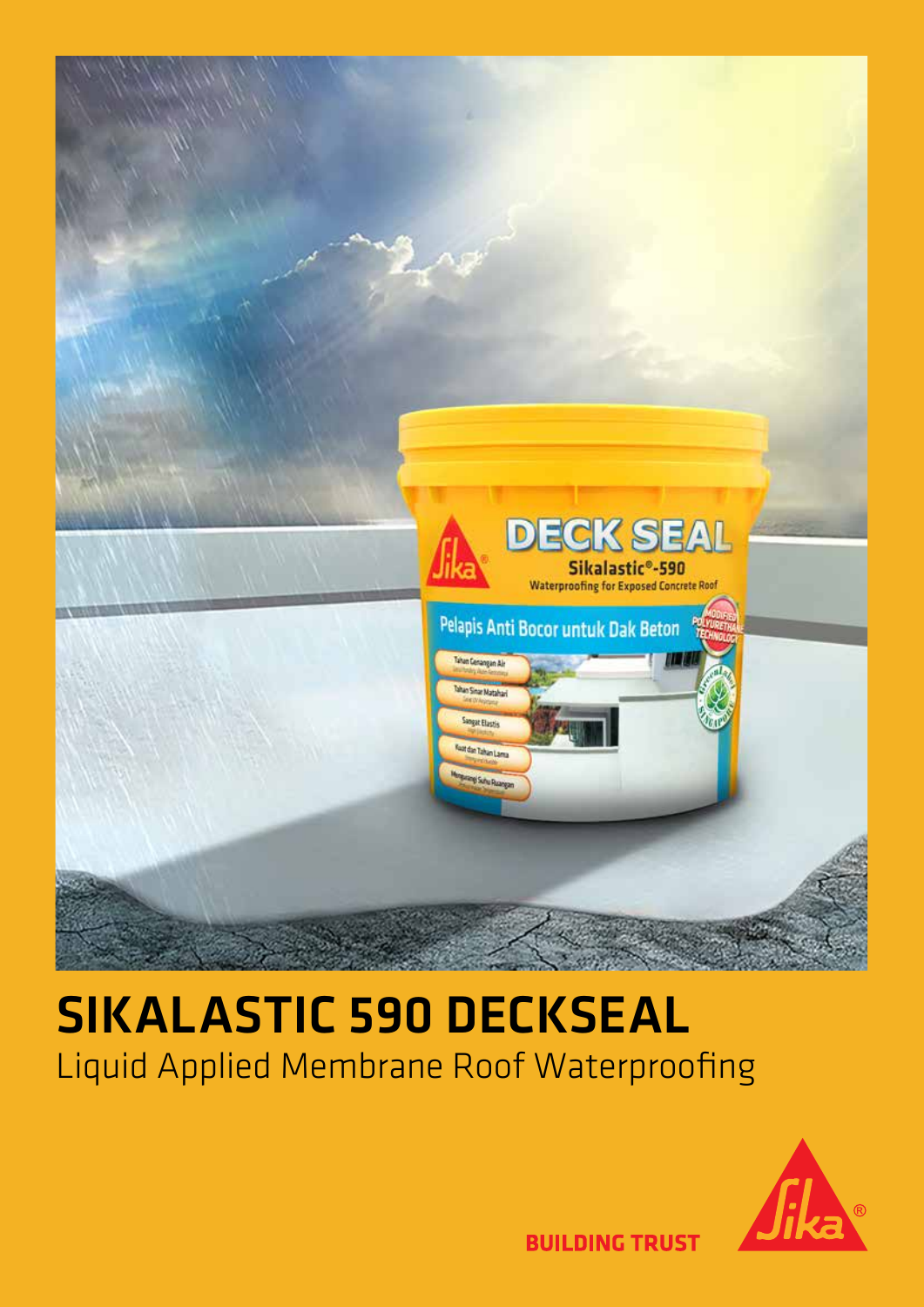# **Sikalastic**® **– 590 Deckseal**

#### Keunggulan:

- å Exposed system, tidak å Lebih mudah perlu tutup screed atau keramik
- 
- coating)

#### Data Teknis:

- **B** Sloping : min 1%
- å Packaging: 4 kg & 20 kg
- **E** Color: Grey & White
- **n** Technical properties:

Total Thickness : ~ 0.7 - 0.9 mm Total consumption : 1.6 – 1.9 kg/m2

- å LAM Reinforced System (New Construction & Refurbishment)
- **EXEC** Used for UV stable waterproofing and reflective coating to enhance energy efficiency, with smooth surface performance



Note Drawing:

- A: Primer coat (Sikalastic®-590 diluted with 10% water)
- B: Sikalastic®-590 layer
- C: Reinforced layer (Sika®-120 Reemat)

- dalam perawatan (maintenance)
- å Tahan terhadap sinar UV å Lebih tahan genangan air
- å Aplikasi mudah (sistem å Memiliki sertifikasi green label
	- **Elongation (free film)**:
		- 360 % (ASTM D412)
	- **a** Tensile strength : 1.7 Mpa (ASTM D412)



\* : May not be applied when substrate is good and primer has covered substrate

**E** Recoating & Repair LAM System (Refurbishment) ■ On existing construction with applied Sikalastic®-590



Note Drawing:

A: Primer coat (Sikalastic®-590 diluted with 10% water)

B: Sikalastic®-590 layer

C: Reinforced layer (Sika®-120 Reemat)

Total Thickness : ~ 0.6 mm Total consumption :  $\sim$  1.3 kg/m<sup>2</sup>



# **SISTEM**

| een<br>Labe                                                                                                            |                                                                                                                                                                                                                               |               |               |              |                             |                    |
|------------------------------------------------------------------------------------------------------------------------|-------------------------------------------------------------------------------------------------------------------------------------------------------------------------------------------------------------------------------|---------------|---------------|--------------|-----------------------------|--------------------|
|                                                                                                                        | The Singapore Environment Council hereby grant                                                                                                                                                                                |               |               |              |                             |                    |
|                                                                                                                        | PT Sika Indonesia                                                                                                                                                                                                             |               |               |              |                             |                    |
|                                                                                                                        | JL.Raya Cibinong-Bakasi Km 20, Limusnunggal, Cileungsi, Bogor 16820, Indonesia                                                                                                                                                |               |               |              |                             |                    |
|                                                                                                                        | the right to use the Singapore Green Label for                                                                                                                                                                                |               |               |              |                             |                    |
|                                                                                                                        | SIKALASTIC-590<br>032-225-3067                                                                                                                                                                                                |               |               |              |                             |                    |
|                                                                                                                        | "Environmentally Preferred Coating"                                                                                                                                                                                           |               |               |              |                             |                    |
|                                                                                                                        | (In accordance to SEC Geeen Label Category 32: Paint and Surface Coating Version 1)                                                                                                                                           |               |               |              |                             |                    |
|                                                                                                                        | Validity: 20 November 2018 to 19 November 2019                                                                                                                                                                                |               |               |              |                             |                    |
|                                                                                                                        | m En                                                                                                                                                                                                                          |               |               |              |                             |                    |
|                                                                                                                        | <b>JEN TEO</b>                                                                                                                                                                                                                |               |               |              |                             |                    |
|                                                                                                                        | Executive Director<br>Singapore Environment Council                                                                                                                                                                           |               |               |              |                             |                    |
|                                                                                                                        | Singapore<br>Environment<br>Council<br>1 Kay Siang Road<br>#07-01 S(248922)                                                                                                                                                   |               |               |              |                             |                    |
|                                                                                                                        | <b>CERTIFIED</b>                                                                                                                                                                                                              |               |               |              |                             |                    |
|                                                                                                                        | <b>TEST REPORT</b>                                                                                                                                                                                                            |               |               |              |                             |                    |
| Our Ref : CH-62184/YSP/2                                                                                               | (This Report is tested subject to the terms & conditions and out below)                                                                                                                                                       |               |               |              | Selaco Ser<br><b>JEDDIT</b> | Gargers Crescent   |
| Singapore 608925<br>6) 6664.777<br>Fax: (65) 6564 7718<br>www.lotsco.com<br>: 19/09/2017<br><b>Date</b><br>Page 1 of 1 |                                                                                                                                                                                                                               |               |               |              |                             |                    |
| Subject<br>ΞÏ                                                                                                          | Green Label test under SGLS Category 032 on sample submitted PT Sika<br>Indonesia on 31/08/2017 and test commenced on 04/09/2017.                                                                                             |               |               |              |                             |                    |
| <b>Tested For</b><br>÷.<br>Sample Description :                                                                        | PT Sika Indonesia<br>Jl. Raya Cibinong-Bekasi Km 20<br>Limusnunggal, Cileungsi<br>Bogor 16820, Indonesia<br>Attn: Mr Muhammad Bahtiar Ariof<br>Sikalastic®-590                                                                |               |               |              |                             |                    |
| Results<br>٠ź,                                                                                                         |                                                                                                                                                                                                                               |               |               |              |                             |                    |
| Item<br>Parameter<br>No.<br><b>Heavy Metals</b>                                                                        | <b>Test Method</b>                                                                                                                                                                                                            | Unit          | Result        | <b>RPL</b>   | <b>SGLS-032</b><br>Criteria | Justifica-<br>tion |
| · Cadmium (Cd)<br>· Lead (Pb)                                                                                          | EPA 3052 + Microwave<br>acid digestion                                                                                                                                                                                        | 46<br>%       | N.D.<br>N.D.  | 0.01<br>0.01 | N.D.<br>N.D.                | Pass<br>Piris      |
| · Total Chromium<br>(Ct)                                                                                               | EPA 6010B: ICP                                                                                                                                                                                                                | 96            | N.D.          | 0.01         | N.D.                        | Pass               |
| · Meetury (Hg)<br>Volatile Organic<br>2                                                                                |                                                                                                                                                                                                                               | $^{66}$<br>ýΙ | N.D.<br>37.08 | 0.01<br>1.0  | N.D.<br>$50*$               | Pais<br>Pass       |
| Compounds<br>Total Halogensted<br>3<br>Organic Solvent                                                                 | ISO 11890-2                                                                                                                                                                                                                   | 96            | ND.           | D.1          | N.D.                        | Pais               |
| Total Acomatic<br>$\overline{a}$<br>Organic Solvent                                                                    |                                                                                                                                                                                                                               | 碗             | N.D.          | 0.1          | N.D.                        | Pass               |
| 5<br>Epichlorohydrin<br>N-Methyl<br>6                                                                                  |                                                                                                                                                                                                                               | 34<br>w       | N.D.<br>ND.   | 0,1<br>0.1   | ND.<br>N.D.                 | Pasi<br>Pass       |
| Pyrrolidinone<br>ÿ<br>Formaldehyde                                                                                     | High Performance Liquid                                                                                                                                                                                                       | w             | N.D.          | 0.1          | ND.                         | Pass               |
| AB31 Phenol<br>ä<br>Ethoxylate                                                                                         | Chromatography:<br>LCMS-MS                                                                                                                                                                                                    | $\mathcal{H}$ | N.D.          | 0.1          | ND.                         | Pass               |
| q<br><b>Flash Point</b><br>N.D. - Not Detected (< Reporting Limit)<br>Note                                             | ASTM D3828-12a (Prec B)                                                                                                                                                                                                       | ٣Ć            | >61.0         | i.           | $=65.0$                     | Pass               |
| t                                                                                                                      | nyt. - Howens Link<br>1911 - Howens Link of Mich Phenol Ethoxylate were performed in conjunction with Bareau Verkies<br>Tests for Formaldenyde & Alleyl Paint in conjunction with Inspectorate (S) Pte Ltd<br>*Ethonion, Mail |               |               |              |                             |                    |
| SIOW PEI                                                                                                               |                                                                                                                                                                                                                               |               |               |              |                             |                    |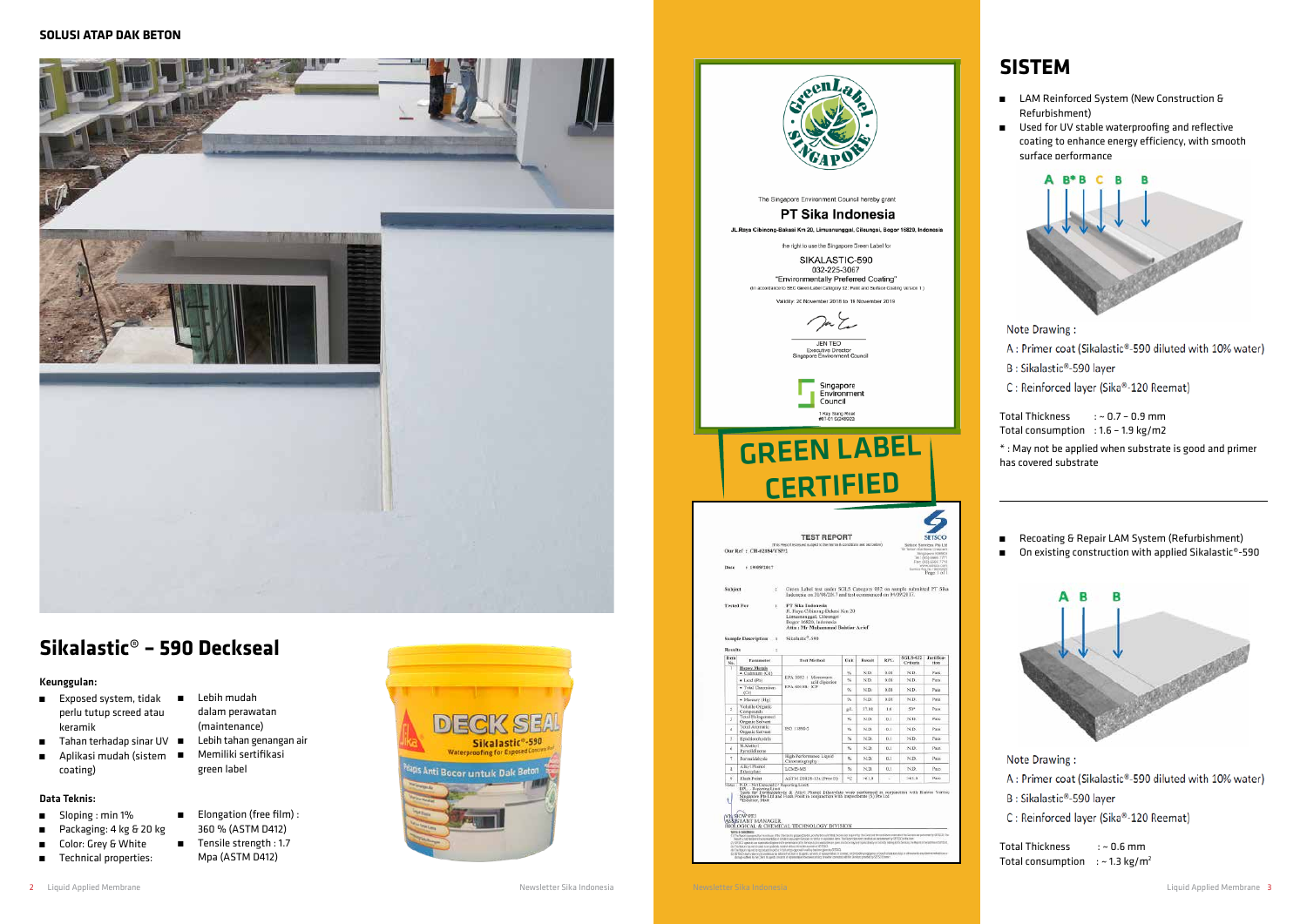

- å No form parts and scissor required, fibre matt can be tear on side in the desired shape
- $\blacksquare$  Makes detailing much quicker than standard reinforcement
- **EXECUTE:** Finished Roof is completely seamless
- å Easier to control material consumption & thickness
- **u** Use for locally crack repair
- Density: 120 gr/m2
- **Dimension:** 1.38  $\times$  200 m







## **Sika**® **Reemat Premium 120**

Detail yang mudah dengan Sika® Reemat Premium 120:

#### Dimana bisa di aplikasikan?









#### **REFRENSI PROJEK**



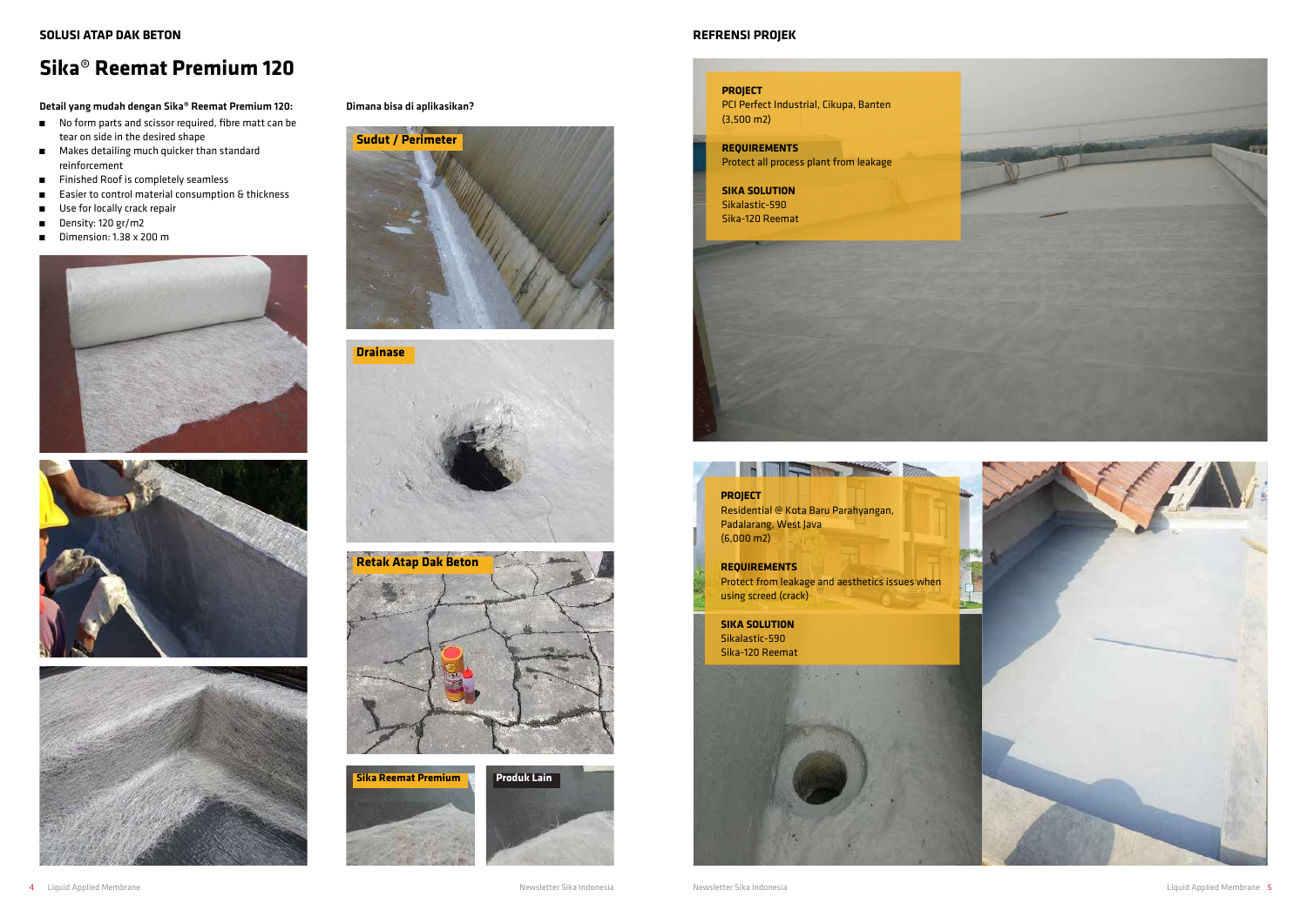#### **REFRENSI PROJEK**

#### **PROJECT**

Private School, Padalarang, West Java(1,500 m2)

#### **REQUIREMENTS**

Protect from leakage and aesthetics issues when using screed (crack)

**SIKA SOLUTION** Sikalastic-590 Sika-120 Reemat







**PROJECT** Waterplace Apartment, Surabaya, East Java (800  $m2$ **REQUIREMENTS** Repair old roof to protect from leakage **SIKA SOLUTION** Sikalastic-590 Sika-120 Reemat

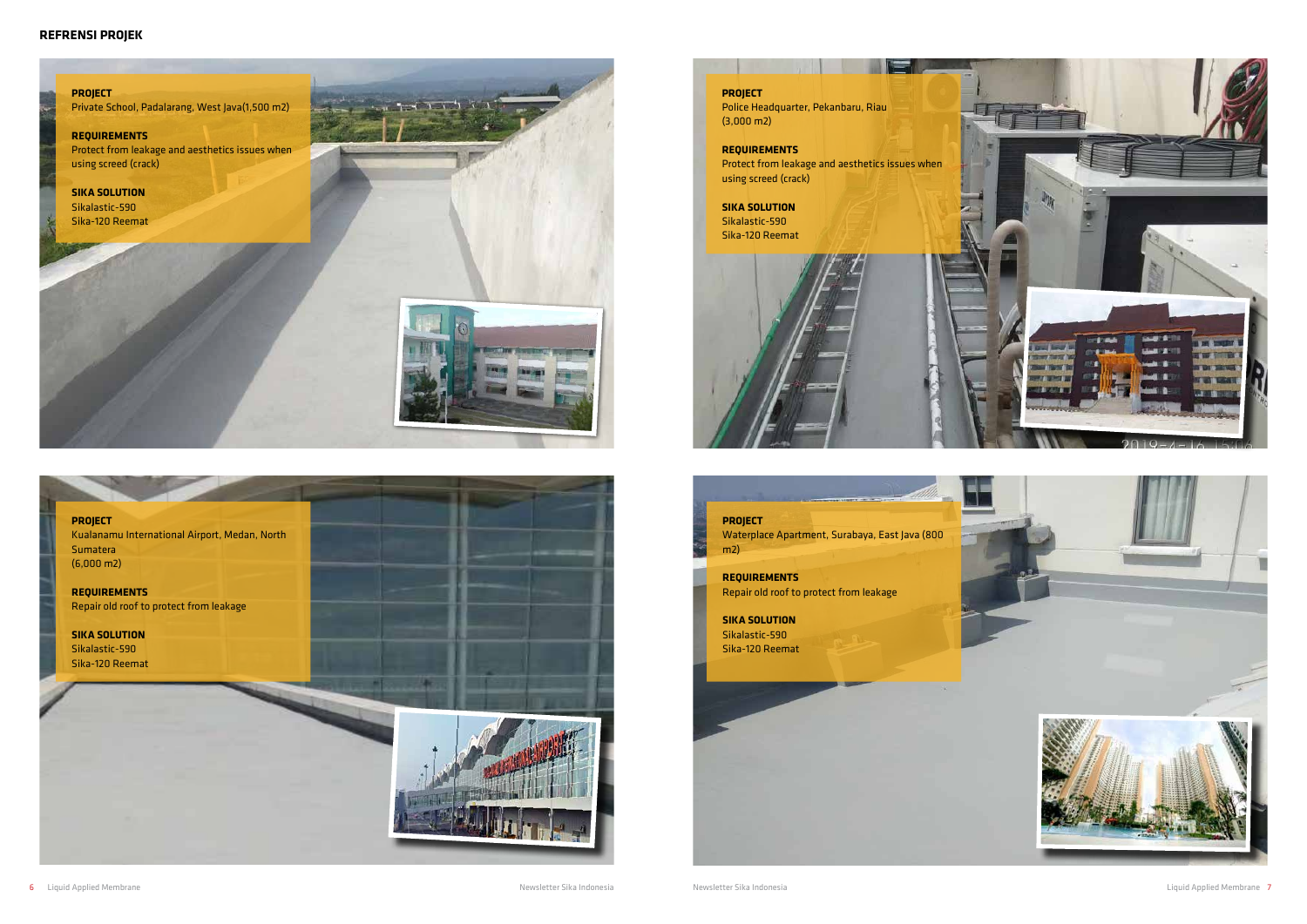**SOLUSI SIKA**

# SOLUSI LENGKAP UNTUK RUMAH (SIKA)

- **E** Keropos
- å Retak
- **a** Genteng Pecah
- å Kebocoran

- å Perekat Keramik
- å Perekat Lantai Parquet
- **Exposed**
- **a** Levelling
- å Toilet
- **Kolam Renang**
- **a** Tangki (GWT/STP)

## **Waterproofing Atap 1 4**

- **Exposed**
- **Non Exposed**
- **Roof Garden/Planter Box**

### **Solusi Perbaikan 5**

- å Pengisi Celah/Joint untuk Berbagai Macam Material
- å Perekat Serba Guna

### **Solusi Dinding 2**

- **a** Waterproofing Dinding
- $\blacksquare$  Coating Batu Alam
- **a** Coating Anti Lembab
- å Perekat Bata Merah / Ringan
- **Resteran & Acian**
- **Exposed** Sikalastic® - 590
- **Non Exposed** Sikalastic® - 311 AE / Sikatop® - 109 Elasto
- Roof Garden/Planter Box Sarnafil® / Sika® Davco K10 GRS 2000

### **Sealant 6**

### **Solusi Lantai 3**

### **Waterproofing Area Basah**

- Kolam Renang Sikatop® 109 Elasto
- Tangki (GWT/STP) Sikatop® 109 Elasto / Sikagard® Series



### **7 Waterproofing Basement**

 $\blacksquare$  Waterproofing Lantai & Dinding Basement

- E Keropos Sikatop® & Monotop® Series / SikaGrout® Series
- **Retak** Sikadur® Series / SikaGrout® Series
- Genteng Pecah Sika® Multi Seal
- ▆ Kebocoran Sikacim® Accelerator / Sika® Injection Series

#### **PRODUK HIGHLIGHT**

#### **Waterproofing Atap:**



#### **Waterproofing Area Basah:**



- $\blacksquare$ Pengisi Celah/Joint untuk Berbagai Macam Material Sikahyflex® Series, Sikaflex® Series, Sikasil® Series
- Perekat Serba Guna Sika® MaxTack





#### **Solusi Lantai:**





- Perekat Keramik SikaCeram® Series
- Perekat Lantai Parquet Sikabond® T 55
- **Lantai Exposed** Sika® Chapdur & Sikafloor® Series
- **E** Levelling Sikafloor® Level 55

Toilet Sikatop® 107 Seal / Plus

#### **Solusi Perbaikan:**



#### **Solusi Dinding:**



- Waterproofing Dinding SikaCoat® Series
- Perekat Bata Merah / Ringan SikaMur® Series
- **Plesteran & Acian** SikaWall® Series

#### **Sealant:**



#### **Waterproofing Basement:**



 Waterproofing Lantai & Dinding Basement Sika® Viscocrete 3115 N, Sikabit® W-15